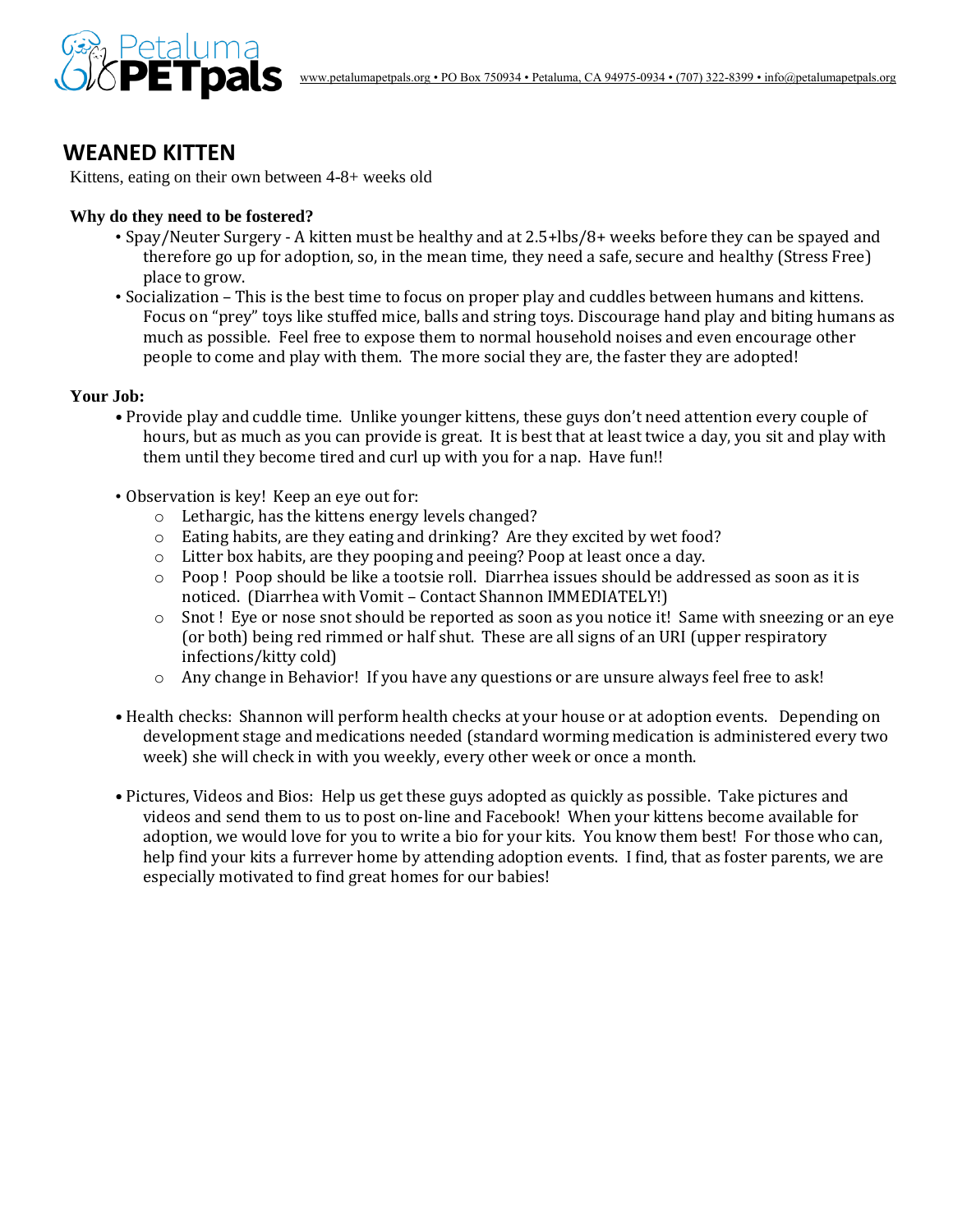

#### **The Setup:**

- FOOD: Dry food should be "free" feed or always available. Wet food should be provided two (if possible three) times a day.
- WATER: Fresh water refreshed every day (rinse out bowl) offered all the time. Due to a busy play drive, they may knock over the water bowl, so be sure to check on it as much as possible.
- LITTER BOX: Have litter box easily accessible at all times to encourage proper use. (Low sided litter box makes it easier for them to get into it!) NEVER use clumping litter or clay litter with kittens under six weeks old, as baby kittens have a tendency to eat it and it will clump in their bellies.
- WARMTH: While kittens this age are not as sensitive as bottle babies, they still need help staying warm. Perfect ambient temperature is 75 degrees. Always offer a bed or pillow for them to sleep on so they are not in direct contact with the floor and many enjoy a heating pad (set on LOW and always with a towel over the pad– no direct skin to heating pad contact. Also be careful of water placement! If it is a small space, make sure they have a choice to be on or off the pad)
- TOYS: At this stage they are super playful and need to have toys to keep them occupied for when you are not there.
- SEPARATE FROM YOUR ANIMALS: Please remember to keep your pets separate from your foster kittens, especially other cats in the household. This is for both your cat's health and the kittens. Your foster kittens may have come from a shelter environment, and may be carrying a host if issues**. COMPLETE separation is mandatory for the first two weeks**. This is the typical gestation period for many contagious issues. Also be careful of "supplies" being mixed together. For example, water or food dishes, do not mix your foster kittens up with your cat's bowls or toys or litter boxes, etc. Ask us about safely introducing your dogs or other cats to the kittens! It is often helpful to have the kittens exposed to dogs and adult cats, but it needs to be done in a careful manner (NEVER IN THE FIRST TWO WEEKS), so check with us first!
- WATCH OUT FOR: *Hiding places* you would be surprised where a kitten can get itself stuck in. Look for areas under cabinets or between appliances where they can hide themselves! *Plants*, many common houseplants are toxic to cats and can be fatal to kittens. Remove all plants from the Foster's location. Also for those using bathrooms, keep the *toilet bowl lid* down. Make sure there are not hiding places they can become trapped in! Please do not leave *string toys* with kittens unattended. In rare cases, they can get wrapped up in the string and suffocate themselves. The same with *any string or window blind pulls*.
- CLEANING: All cleaning solutions are toxic. Never spray any cleanser directly at or around an animal.
	- o SPOT Cleaning ONLY with the kittens are around. Spray or pour the appropriate cleaning solution onto a paper towel to clean a messy spot and always make sure to wipe it fully dry before the animal comes into contact with it. What is toxic for us is VERY TOXIC to small vulnerable kittens!
	- o DISINFECT EMPTY foster room in-between foster sets. All items must be cleaned removing laundry, dishes, emptied litter boxes, toys etc. You may give them to Shannon to disinfect or she can provide instructions. Every surface must then be cleaned. We use Accel Disinfectant as recommended by UC David Shelter Medicine Program. We can provide some with instructions for you!